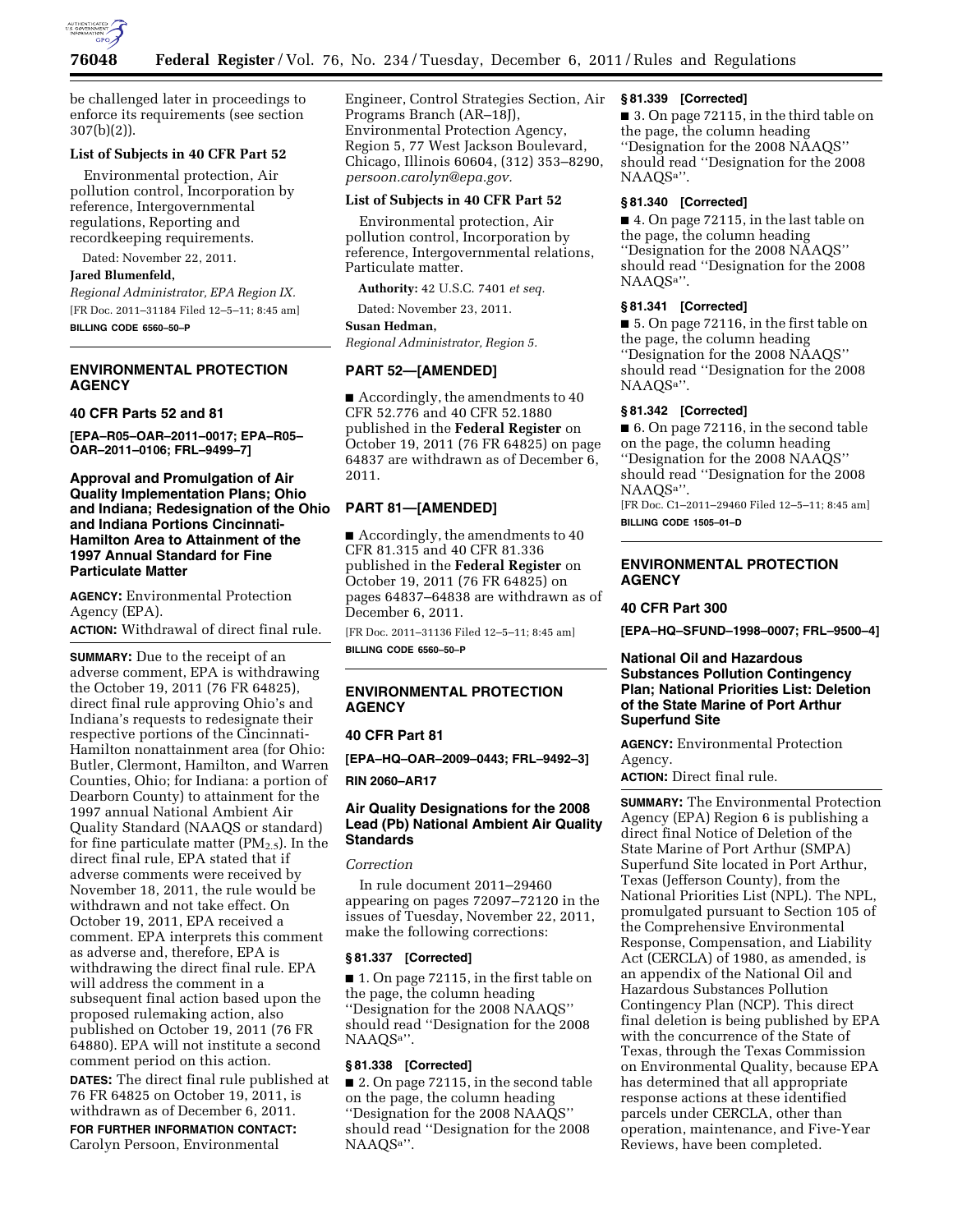However, this deletion does not preclude future actions under Superfund.

**DATES:** This direct final deletion is effective February 6, 2012 unless EPA receives adverse comments by January 5, 2012. If adverse comments are received, EPA will publish a timely withdrawal of the direct final deletion in the **Federal Register** informing the public that the deletion will not take effect.

**ADDRESSES:** Submit your comments, identified by Docket ID No. EPA–HQ– SFUND–1998–0007, by one of the following methods:

• *[http://www.regulations.gov:](http://www.regulations.gov)* Follow Internet on-line instructions for submitting comments.

• *Email:* Rafael Casanova,

*[casanova.rafael@epa.gov.](mailto:casanova.rafael@epa.gov)* 

• *Fax:* (214) 665–6660.

• *Mail:* Rafael A. Casanova; U.S. Environmental Protection Agency, Region 6; Superfund Division (6SF–RA); 1445 Ross Avenue, Suite 1200; Dallas, Texas 75202–2733.

• *Hand delivery:* U.S. Environmental Protection Agency, Region 6; 1445 Ross Avenue, Suite 700; Dallas, Texas 75202– 2733; *Contact:* Rafael A. Casanova (214) 665–7437. Such deliveries are only accepted during the Docket's normal hours of operation, and special arrangements should be made for deliveries of boxed information.

*Instructions:* Direct your comments to Docket ID No. EPA–HQ–AFUND–1998– 0007. EPA's policy is that all comments received will be included in the public docket without change and may be made available online at *[http://](http://www.regulations.gov)  [www.regulations.gov,](http://www.regulations.gov)* including any personal information provided, unless the comment includes information claimed to be Confidential Business Information (CBI) or other information whose disclosure is restricted by statute. Do not submit information that you consider to be CBI or otherwise protected through *[http://](http://www.regulations.gov)  [www.regulations.gov](http://www.regulations.gov)* or email. The *<http://www.regulations.gov>* Web site is an ''anonymous access'' system, which means EPA will not know your identity or contact information unless you provide it in the body of your comment. If you send an email comment directly to EPA without going through *[http://](http://www.regulations.gov) [www.regulations.gov,](http://www.regulations.gov)* your email address will be automatically captured and included as part of the comment that is placed in the public docket and made available on the Internet. If you submit an electronic comment, EPA recommends that you include your name and other contact information in the body of your comment and with any

disk or CD–ROM you submit. If EPA cannot read your comment due to technical difficulties and cannot contact you for clarification, EPA may not be able to consider your comment. Electronic files should avoid the use of special characters, any form of encryption, and be free of any defects or viruses.

*Docket:* All documents in the docket are listed in the *[http://](http://www.regulations.gov) [www.regulations.gov](http://www.regulations.gov)* index. Although listed in the index, some information is not publicly available, *e.g.,* CBI or other information whose disclosure is restricted by statute. Certain other material, such as copyrighted material, will be publicly available only in hard copy. Publicly available docket materials are available either electronically in *[http://](http://www.regulations.gov) [www.regulations.gov](http://www.regulations.gov)* or in hard copy at:

1. U.S. Environmental Protection Agency, Region 6; 1445 Ross Avenue, Suite 700; Dallas, Texas 75202–2733;

Hours of operation: Monday thru Friday, 9 a.m. to 12 p.m. and 1 p.m. to 4 p.m. *Contact:* Rafael A. Casanova (214) 665–7437.

2. Port Arthur Public Library; 4615 9th Avenue; Port Arthur, Texas 77642– 5799; Hours of operation: Monday thru Thursday, 9 a.m. to 9 p.m.; Friday, 9 a.m. to 6 p.m.; Saturday, 9 a.m. to 5 p.m.; and Sunday, 2 p.m. to 5 p.m. **FOR FURTHER INFORMATION CONTACT:** 

Rafael A. Casanova, Remedial Project Manager; U.S. Environmental Protection Agency, Region 6; Superfund Division (6SF–RA); 1445 Ross Avenue, Suite 1200; Dallas, Texas 75202–2733; *telephone number:* (214) 665–7437;

# *email: [casanova.rafael@epa.gov.](mailto:casanova.rafael@epa.gov)*

# **SUPPLEMENTARY INFORMATION:**

## **Table of Contents**

I. Introduction II. NPL Deletion Criteria III. Deletion Procedures

- IV. Basis for Site Deletion
- V. Deletion Action

# **I. Introduction**

EPA Region 6 is publishing this direct final Notice of Deletion for the State Marine of Port Arthur (SMPA) Superfund Site (Site), from the National Priorities List (NPL). The NPL constitutes Appendix B of 40 CFR Part 300 which is the Oil and Hazardous Substances Pollution Contingency Plan (NCP), which EPA promulgated pursuant to Section 105 of the Comprehensive Environmental Response, Compensation and Liability Act (CERCLA) of 1980, as amended. EPA maintains the NPL as the list of sites that appear to present a significant risk to public health, welfare, or the

environment. Sites on the NPL may be the subject of remedial actions financed by the Hazardous Substance Superfund (Fund). As described in 300.425(e)(3) of the NCP, sites deleted from the NPL remain eligible for Fund-financed remedial action if future conditions warrant such actions.

Because EPA considers this action to be noncontroversial and routine, this action will be effective February 6, 2012 unless EPA receives adverse comments January 5, 2012. Along with this direct final Notice of Deletion, EPA is copublishing a Notice of Intent for Deletion in the ''Proposed Rules'' section of the **Federal Register**. If adverse comments are received within the 30-day public comment period on this deletion action, EPA will publish a timely withdrawal of this direct final Notice of Deletion before the effective date of the deletion and the deletion will not take effect. EPA, will as appropriate, prepare a response to comments and continue with the deletion process on the basis of the Notice of Intent for Deletion and the comments already received. There will be no additional opportunity to comment.

Section II of this document explains the criteria for deleting sites from the NPL. Section III discusses procedures that EPA is using for this action. Section IV discusses the SMPA Superfund Site and demonstrates how it meets the deletion criteria. Section V discusses EPA's action to delete the Site from the NPL unless adverse comments are received during the public comment period.

#### **II. NPL Deletion Criteria**

The NCP establishes the criteria that EPA uses to delete sites from the NPL. In accordance with 40 CFR 300.425(e), sites may be deleted from the NPL where no further response is appropriate. In making such a determination pursuant to 40 CFR 300.425(e), EPA will consider, in consultation with the State, whether any of the following criteria have been met:

i. Responsible parties or other persons have implemented all appropriate response actions required;

ii. All appropriate Fund-financed response under CERCLA has been implemented, and no further response action by responsible parties is appropriate; or

iii. The remedial investigation has shown that the release poses no significant threat to public health or the environment and, therefore, the taking of remedial measures is not appropriate.

Pursuant to CERCLA section 121(c) and the NCP, EPA conducts five-year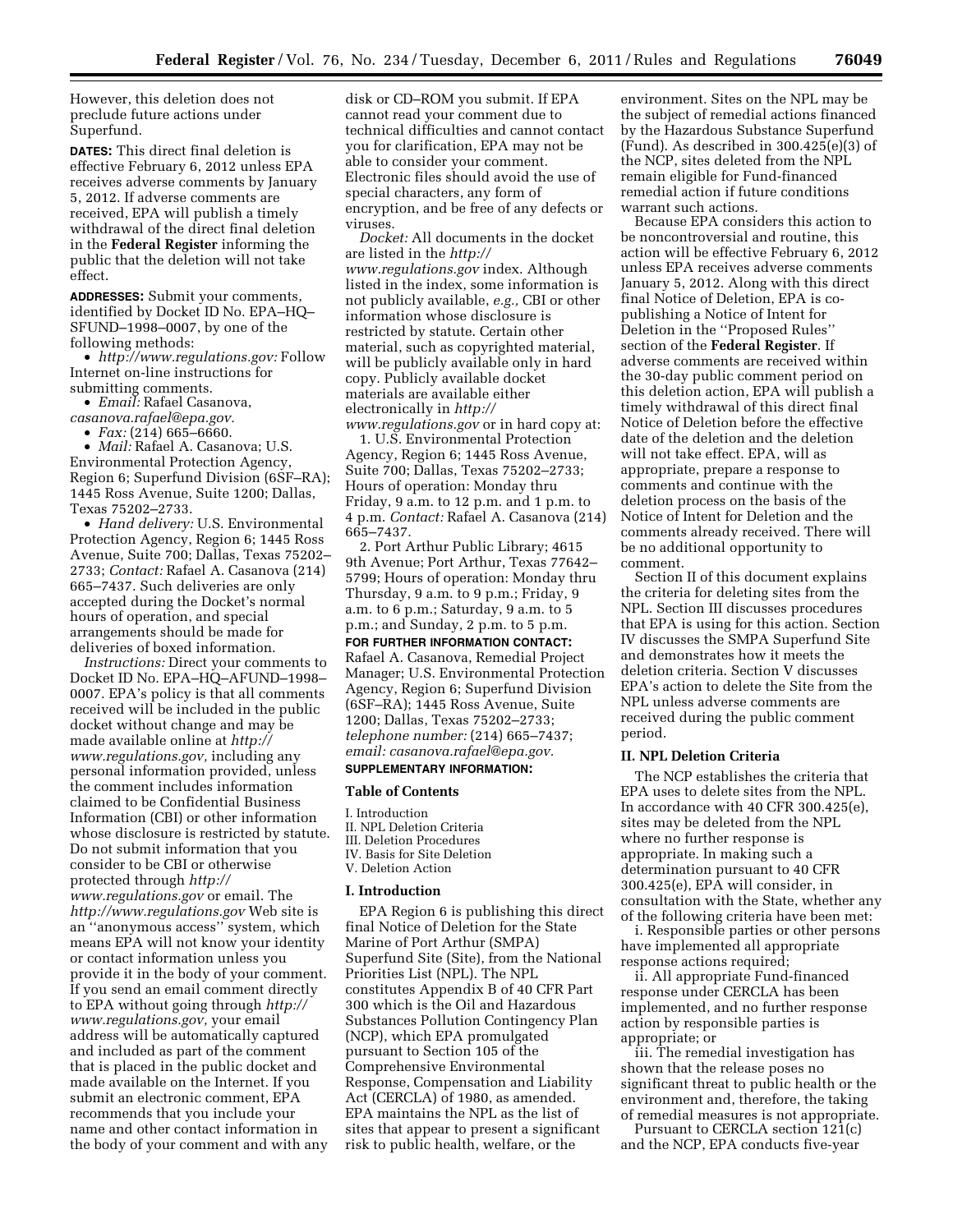reviews to ensure the continued protectiveness of remedial actions where hazardous substances, pollutants, or contaminants remain at a site above levels that allow for unlimited use and unrestricted exposure. EPA conducts such five-year reviews even if a site is deleted from the NPL. EPA may initiate further action to ensure continued protectiveness at a deleted site if new information becomes available that indicates it is appropriate. Whenever there is a significant release from a site deleted from the NPL, the deleted site may be restored to the NPL without application of the hazard ranking system.

#### **III. Deletion Procedures**

The following procedures apply to the deletion of all areas and media within the SMPA Superfund Site:

1. EPA has consulted with the state of Texas prior to developing this direct final Notice of Deletion and the Notice of Intent for Deletion co-published in the ''Proposed Rules'' section of the **Federal Register**.

2. EPA has provided the state 30 working days for review of this notice and the parallel Notice of Intent for Deletion prior to their publication today, and the state, through the Texas Commission on Environmental Quality, has concurred on this deletion of the Site from the NPL.

3. Concurrently with the publication of this direct final Notice of Deletion, a notice of the availability of the parallel Notice of Intent for Deletion is being published in a major local newspaper, The Port Arthur News. The newspaper announces the 30-day public comment period concerning the Notice of Intent for Deletion of the Site from the NPL.

4. The EPA placed copies of documents supporting the deletion in the deletion docket and made these items available for public inspection and copying at the Site information repositories identified above.

5. If adverse comments are received within the 30-day public comment period on this deletion action, EPA will publish a timely notice of withdrawal of this direct final Notice of Deletion before its effective date and will prepare a response to comments and continue with the deletion process on the basis of the Notice of Intent for Deletion and the comments already received.

Deletion of a site from the NPL does not itself create, alter, or revoke any individual's rights or obligations. Deletion of a site from the NPL does not in any way alter EPA's right to take enforcement actions, as appropriate. The NPL is designed primarily for informational purposes and to assist

EPA management. Section 300.425(e)(3) of the NCP states that the deletion of a site from the NPL does not preclude eligibility for further response actions, should future conditions warrant such actions.

#### **IV. Basis for Site Deletion**

The following information provides EPA's rationale for deleting the SMPA Superfund Site from the NPL. A map of the Site, including the aerial extent of the Site proposed for deletion, is available in the deletion docket:

#### *Site Location and History*

The SMPA Superfund Site (Site, CERCLIS ID–TXD099801102), a former barge-cleaning operation and municipal landfill, occupied a 17-acre industrial tract of land located approximately 4.5 miles east-northeast of the City of Port Arthur on Old Yacht Club Road on Pleasure Islet. Pleasure Islet is a peninsula located approximately 0.5 miles southwest of the mouth of the Neches River. The Site is bordered by the Palmer Barge Line Superfund Site to the north, by Old Yacht Club Road to the west, by undeveloped property to the south, and Sabine Lake to the east.

Pleasure Islet is a manmade landmass consisting of dredge spoils generated during the construction and maintenance of the Sabine-Neches canal, also called the Intercoastal Waterway. The canal was constructed between 1898 and approximately 1920 in the vicinity of Sabine Lake and the Neches River, between the current Site location and the mainland. Between 1955 and 1957, a portion of the canal along the western side of Pleasure Islet was abandoned, and a new canal was cut along the eastern and southern sides of Pleasure Islet. Pleasure Islet was created when a land bridge was constructed across the abandoned portions of the canal, between the northern tip of Pleasure Island and the mainland. Vehicle access to the Site is limited to a single dirt road starting at the western Site border along Old Yacht Club Road.

Ownership of Pleasure Islet was transferred from the State of Texas to the City of Port Arthur, Texas, in 1955. Development of the islet and the Site began after 1957, following construction of the land bridge across the abandoned portions of the Sabine-Neches Canal. In approximately 1963, the City of Port Arthur began municipal landfill operations in the northern and central portions of the islet. Initially, the landfill consisted of a burn pit in which wastes were incinerated. By December 1969, burn operations were discontinued, and the landfill was used

solely for disposal of wastes. Between 1969 and 1972, landfill disposal operations expanded to include the central and northern portions of the Site and the property north of the Site. Between 1972 and 1974, disposal activities were generally concentrated in the northern parts of the islet. In December 1974, the City of Port Arthur closed the landfill in accordance with Texas Department of Health regulations, which required covering the entire landfill with approximately two feet of fine-grained fill material. The cover material is believed to be dredge spoils that originated on the islet. Site operations began about 1973 under the names of State Welding and Marine Works and the Golden Triangle Shipyard. The construction of wastewater impoundments in the northwestern portion of the Site was also reported. The impoundments were reportedly unlined earthen dike areas approximately two acres in size used to store oil and wastewater from bargecleaning operations. Inspection reports indicate that wastewater from bargecleaning operations was directed to two aboveground storage tanks and then pumped to the wastewater impoundments. Some of the oil from the tanks was diverted to an old ship, located on the land, that was used as an oil/water separator. Oil from the separator was collected for reuse, potentially on the Site. The Site included the locations of the former wastewater impoundments, waste water treatment facility, tar burn area, above ground storage tank area, maintenance shed area, distillation column, the former location of the Lauren Refining Company Tank Farm area, non-source areas of the Site, sediments, and ground water. The Site is currently being operated by the owner as an industrial property for metal scrapping activities.

The surface water migration pathway was scored as part of the Hazard Ranking System Documentation Record. EPA determined that the Site warranted further investigation to assess the nature and extent of the human health and environmental risks associated with the Site's previous barge-cleaning and landfill activities. The site was proposed to be included on the NPL on March 6, 1998 (63 FR 11340) and made final July 28, 1998 (63 FR 40182).

The EPA's Time Critical Removal Action, completed in August 2001, consisted of the removal and off-site disposal of waste materials, water treatment, oil and water separation, and stabilization and off-site disposal of sludge materials. This Removal Action addressed the materials that posed a risk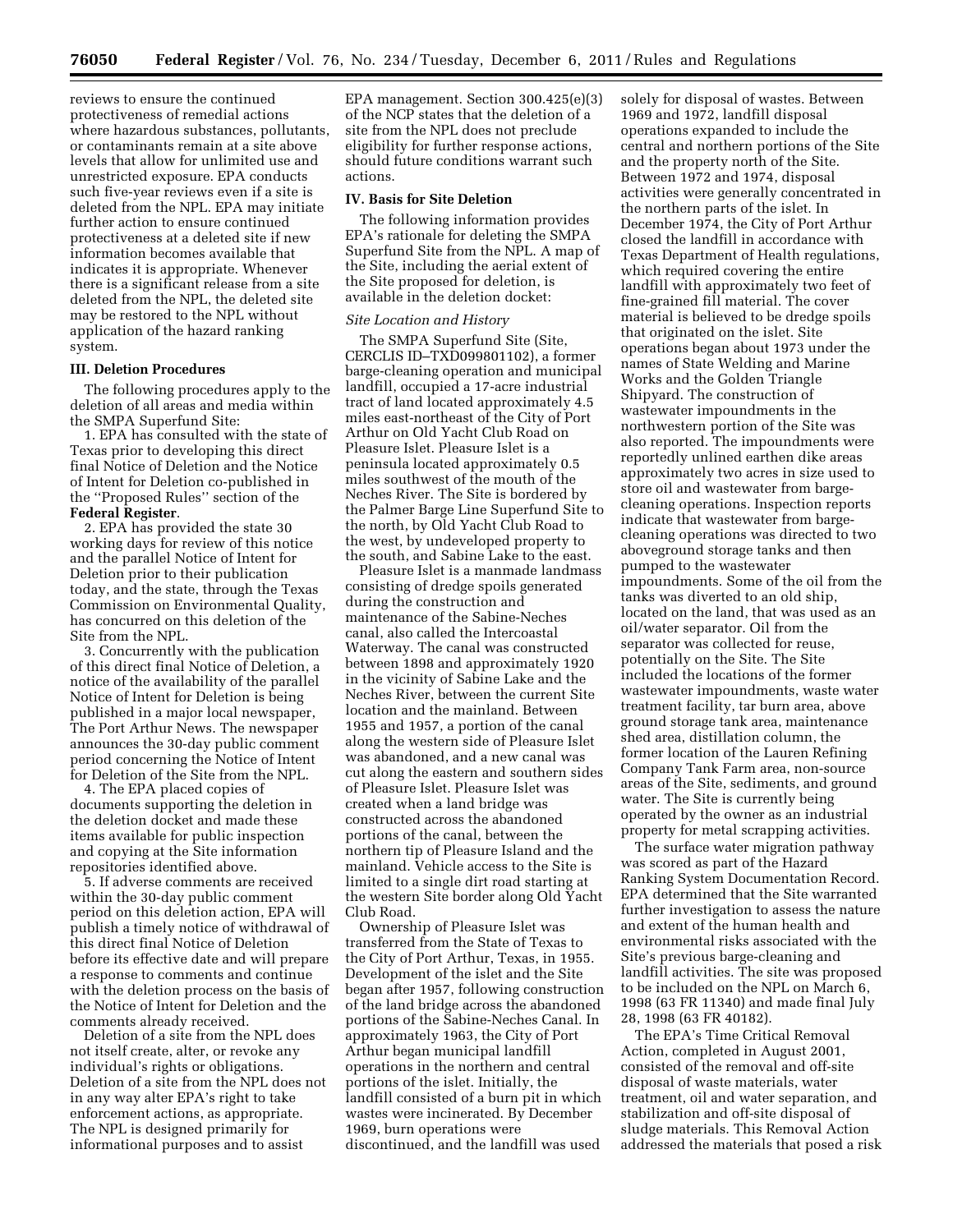to human health and ecological receptors.

The investigations of the Site included the locations of the former wastewater impoundments, waste water treatment facility, tar burn area, above ground storage tank area, maintenance shed area, Lauren Refining Company tank farm area, non-source areas of the Site, ground water, and the sediments of Sabine Lake.

### *Remedial Investigation and Supplemental Remedial Investigation*

The objectives of the Remedial Investigation (RI) for the Site were to:

• To determine the nature and extent of contamination known or suspected on-site and off-site locations, and

• To assess the potential human health and ecological risks associated with the Site.

The objectives of the Supplemental Remedial Investigation (SRI) for the Site were to:

• Collect and analyze sediment samples to determine if contaminants in Sabine Lake sediments posed an unacceptable risk to benthic organisms.

• Collect and analyze subsurface soil samples from the wastewater impoundment area to determine if contaminants in the impoundment soil could serve as a potential source of contamination to the ground water and eventually to benthic organisms in the sediments of Sabine Lake.

• Collect and analyze subsurface soil samples from the wastewater impoundment area to determine if contaminants in the impoundment soil posed an unacceptable risk to future onsite construction workers.

• Install and develop monitoring wells at two of the soil boring locations in the wastewater impoundment area for associated ground water sampling.

• Collect and analyze ground water samples to determine if Site ground water is a current or potentially future source of contamination to benthic organisms in Sabine Lake.

• Store, analyze, and properly dispose of any investigation-derived waste that is produced during field activities in support of the Supplemental Remedial Investigation.

The RI scope of work focused on collecting additional information not obtained during previous investigations. The 2001 RI investigation consisted of two sampling events. The first sampling event consisted of collecting sediment samples from off-site locations in Sabine Lake. The second sampling event consisted of collecting soil and ground water samples from on-site locations. The following tasks were completed during the RI:

• Completion of five shallow and six deep borings ranging in depths from 4.0 to 9.0 and 25.0 to 60.0 feet below the ground's surface (bgs), respectively.

• Installation of six ground water monitoring wells.

• Collection of surface soil samples from 87 locations ranging in depth from 0.0 to 6.0 inches bgs.

• Collection of intertidal samples from nine locations ranging in depth from 0.0 to 6.0 inches bgs.

• Collection of sediment samples from 46 locations ranging in depth from 0.0 to 6.0 feet bgs.

The RI analytical results were compared to commercial/industrial protective concentration levels (PCLs) established by the Texas Risk Reduction Program, and where appropriate, to background levels for the Site's contaminants of concern (COCs).

The most frequently detected COCs for all sediment samples collected were metals including arsenic, lead, and mercury. For intertidal sediments, six metals (antimony, arsenic, cadmium, lead, mercury, and selenium) and one semi-volatile organic compound (SVOC, pentachlorophenol) exceeded their respective PCLs. Constituents that exceeded PCLs for nearshore sediments included six metals (arsenic, barium, beryllium, cadmium, lead, and mercury) and one SVOC (3,3 dichlorobenzidine). Only arsenic, lead, and mercury exceeded PCLs for off-shore sediments.

The most frequently detected COCs for soils were metals including antimony, arsenic, barium, lead, mercury, and silver. These metals consistently exceeded the Gw Soil PCL (*i.e.,* the soil-to-ground water leaching of COCs to ground water). Based on the distribution of these constituents, their occurrence is most likely a result of the former incineration and landfill operations. In general, the metals were widely distributed across the Site and not limited to the Site's source areas.

Isolated detections of the SVOCs (benzo[a]pyrene, benzo[a]anthracene, benzo[a]fluoranthene, and pentachlorophenol) were reported at relatively low concentrations for on-site soils. Because the SVOC exceedances were only detected at isolated locations, impact from operations on the Site appeared minimal.

Nine constituents including eight metals (antimony, arsenic, barium, beryllium, lead, manganese, silver, and thallium) and one SVOC (pentachlorophenol) exceeded <sup>Gw</sup> Soil <sub>Ing</sub> PCLs (Exposure pathway: Soil-to-ground water leaching COCs to ground water). Based on a preliminary comparison of ground water analytical results to Class 3 ground water criteria, no constituents

exceeded Class 3 ground water PCLs and it is unrealistic to assume any beneficial use of the shallow ground water. The State of Texas defines ground water resources based on water quality and sustainable well yield. A Class 3 ground water bearing unit is not capable of producing greater than a 150 gallon/day ground water flow with a Total Dissolved Solids content less than 10,000 milligrams/liter.

The SRI included an investigation of the former wastewater impoundments to determine if waste materials were still present that could be a source of contamination to the Sabine Lake sediments. Soil samples were analyzed for metals and SVOCs. The SRI also included the installation of ground water monitoring wells downgradient of the former wastewater impoundments and the collection of sediments samples from Sabine Lake. These samples were also analyzed for metals and SVOCs.

The screening level ecological risk assessment indicates that selenium concentrations in the Site sediments from the SRI may pose a risk to benthic invertebrates; however, the selenium concentrations are within one order of magnitude of the primary effects screening level. Furthermore, results from the soils and ground water data do not indicate that a selenium pathway exists from the Site to the sediments as the potential source of selenium contamination. Therefore, the EPA has determined that no Remedial Action is warranted for the Site soils to prevent contamination of the Site sediments. Based on selenium concentrations in the sediments, no Remedial Action is warranted for the Site sediments to protect ecological receptors.

#### *Selected Remedy*

Based on the results of the Baseline Human Health Risk Assessment (BHHRA) and Screening Level Ecological Risk Assessment (SLERA), the EPA's Selected Remedy for the SMPA Superfund Site, identified in the April 2007 Record of Decision, was ''No Further Action is Necessary.'' Institutional controls will be required to ensure that the current and future use of the Site remains for industrial or commercial purposes. The ''No Further is Action Necessary'' remedy is based on an industrial/commercial land use scenario.

#### *Remedial Action Objectives*

The Remedial Action Objectives (RAOs) for the Site are based on the future redevelopment of the Site for industrial/commercial land use and protecting future industrial/construction